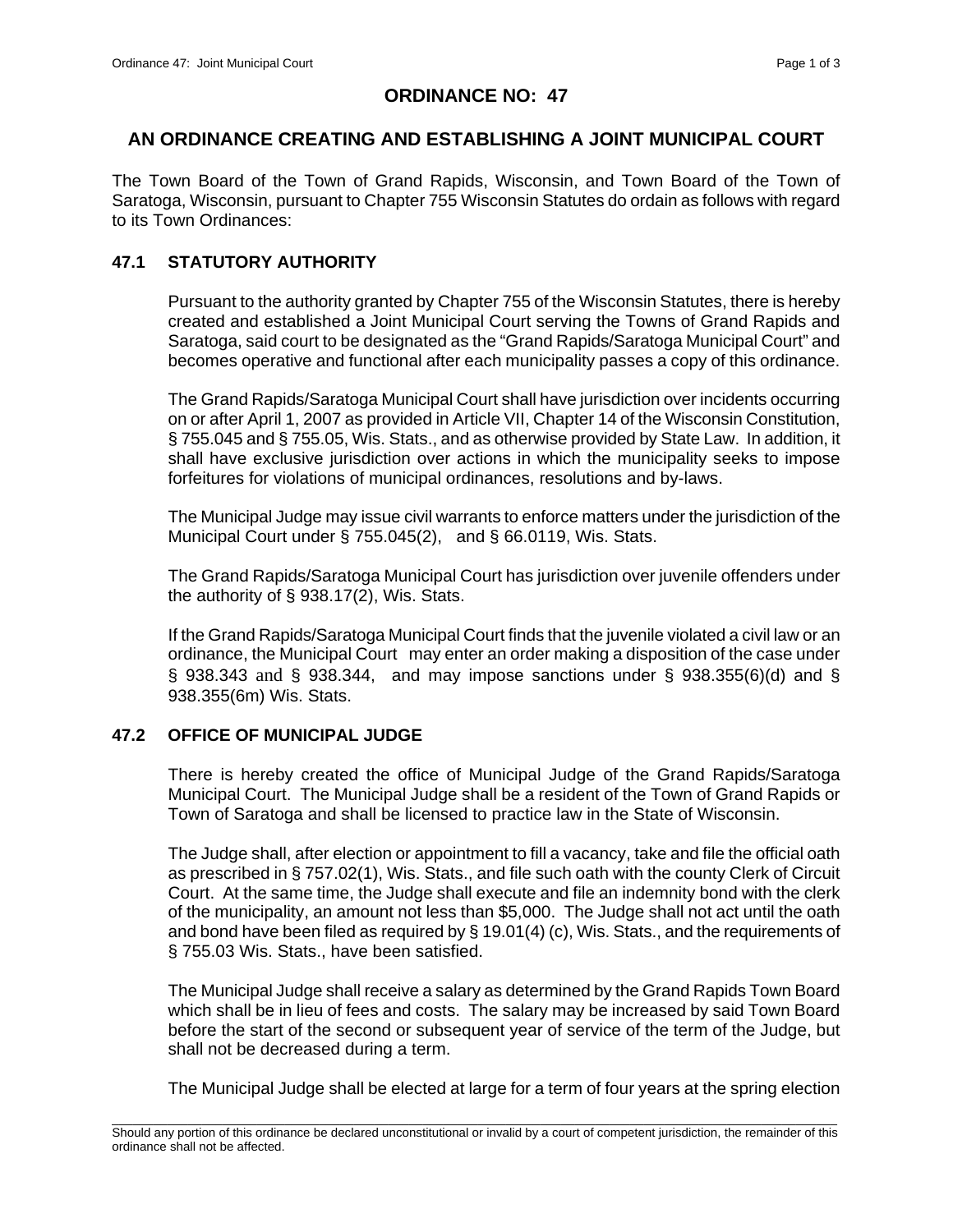held every four years and shall take office on May 1 following the election. The four year term for municipal judge shall commence with the term for which election will be held in April 2012.

# **47.3 MUNICIPAL COURT OFFICE AND SUPPORT STAFF**

 The Grand Rapids/Saratoga Municipal Court shall be open as determined by order of the Municipal Judge. The Judge shall in writing appoint such clerks and deputy clerks as are authorized by the Grand Rapids Town Board. Their salaries shall be fixed by said Town Board. The Municipal Judge shall keep his/her office and hold court in the Town of Grand Rapids Municipal Building. However, the Municipal Judge may issue process and perform ministerial functions at any place in Wood County.

### **47.4 PROCEDURE**

The procedures set forth in Chapter 800 Wis. Stats. are hereby adopted.

### **47.5 COLLECTION OF FORFEITURES**

 The Grand Rapids/Saratoga Municipal Court shall collect all forfeitures, penalty assessments, fees and taxable costs in any action or proceeding and shall pay over such monies to the respective Town Treasurer within seven (7) days of collection. At such time, the Municipal Court shall report to the treasurer the title, nature of offenses and total amount of judgments imposed in actions and proceedings in which such monies were collected.

### **47.6 SCHEDULE OF DEPOSITS**

 The Municipal Judge shall establish and submit to the respective Town Board for approval in accordance with § 800.037, Wis. Stats., a schedule of deposits for violations of Town ordinances, resolutions and bylaws. The deposit schedule established by the Wisconsin Judicial Conference shall apply to violations of traffic regulations enacted in accordance with § 345.27 and boating regulations enacted in accordance with § 30.77, Wis. Stats.

### **47.7 CONTEMPT OF COURT**

 The procedures governing contempt of court, including authorized sanctions, set forth in sec. 800.12 Wis. Stats. shall be followed.

#### **47.8 ABOLITION/CONTINUATION OF COURT**

In the event that the Grand Rapids/Saratoga Municipal Court is abolished by the Town of Grand Rapids and the Town of Saratoga wishes the Court to continue, the municipal judge, if not a resident of the Town of Saratoga, shall resign upon the effective date of such dissolution, and the Town Board of the Town of Saratoga shall appoint a replacement to complete the judicial term. In the event that the Town of Saratoga decides to discontinue its participation in the joint court and the Town of Grand Rapids continues its participation, and if the municipal judge is a resident of the Town of Saratoga, the judge shall resign upon the effective date of the discontinuation of participation, and the Town Board of the Town of Grand Rapids shall appoint a replacement to complete the judicial term. In either case, both towns shall cooperate with one another to ensure a smooth transition to allow the functions of the Court to continue in its regular course of business.

\_\_\_\_\_\_\_\_\_\_\_\_\_\_\_\_\_\_\_\_\_\_\_\_\_\_\_\_\_\_\_\_\_\_\_\_\_\_\_\_\_\_\_\_\_\_\_\_\_\_\_\_\_\_\_\_\_\_\_\_\_\_\_\_\_\_\_\_\_\_\_\_\_\_\_\_\_\_\_\_\_\_\_\_\_\_\_\_\_\_\_\_\_\_\_\_\_\_\_\_\_\_\_\_\_ Should any portion of this ordinance be declared unconstitutional or invalid by a court of competent jurisdiction, the remainder of this ordinance shall not be affected.